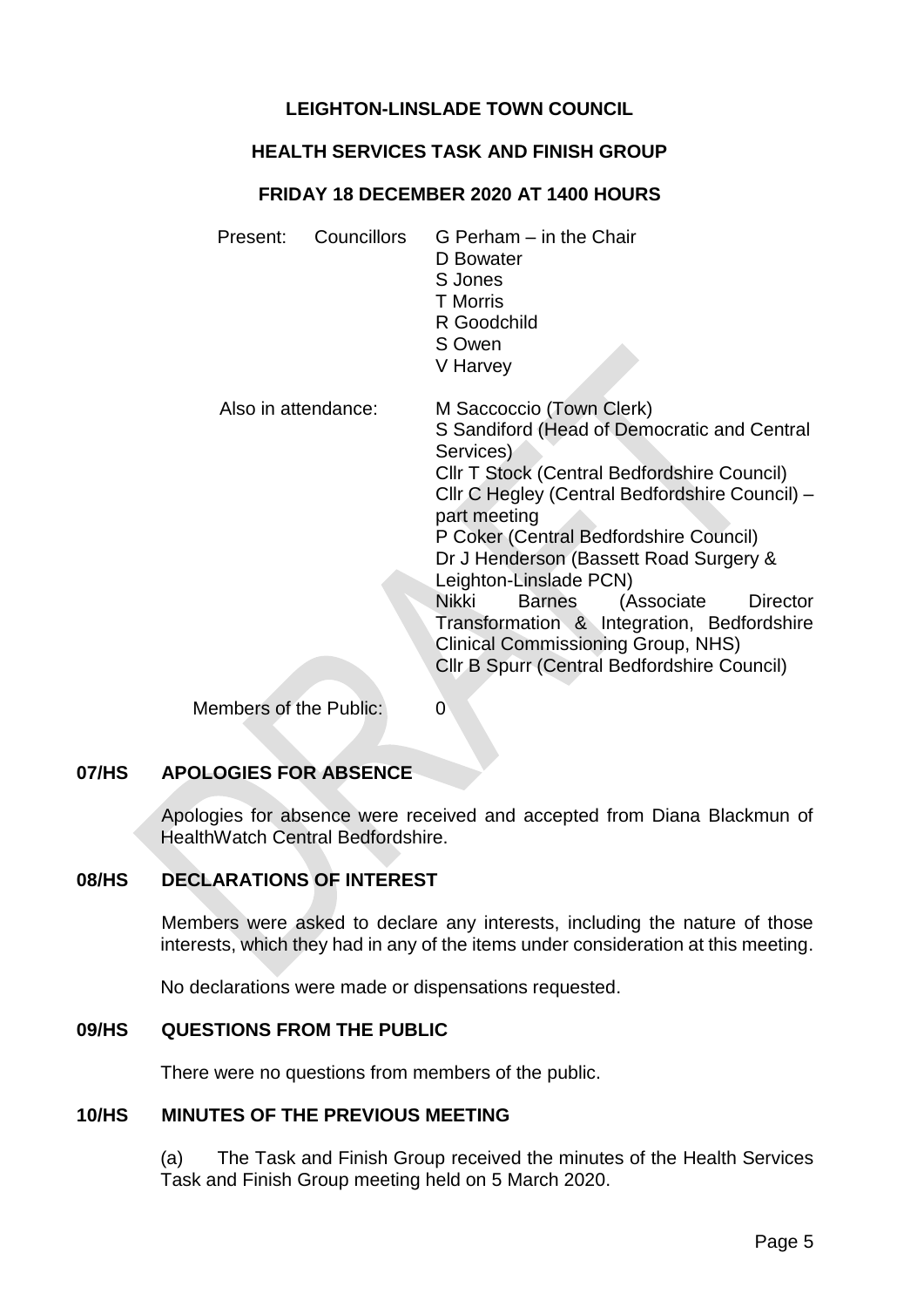### **RESOLVED that the minutes of the Health Services Task and Finish Group meeting held 5 March 2020 be approved as a correct record and would be signed at a later date, when safe to do so.**

 $\overline{a}$ 

(b) The Task and Finish Group formally received the letter and presentation submitted by the Bedfordshire Clinical Commissioning Group in May 2020, in response to the queries raised at the meeting held on 5 March 2020. The information had been circulated previously by email for information.

# **RESOLVED to note the information.**

# **11/HS CENTRAL BEDFORDSHIRE COUNCIL: INTEGRATED CARE SERVICES UPDATE**

The Task and Finish Group received a copy of a report on the Integrated Health Hub programme which had been presented to the Central Bedfordshire Health and Wellbeing Board on 28 October 2020 and a verbal update was given by N Barnes of the Bedfordshire Clinical Commissioning Group and P Coker of Central Bedfordshire Council.

By way of background, it was clarified that the wider context was a programme to deliver five integrated health care hubs across Bedfordshire. Significant progress had been made with the first hub in Dunstable and this would be used as a blueprint for the development of the remaining hubs. Dunstable had been designated the first hub for development as Dunstable GPs were most constrained by their premises, whereas Leighton-Linslade as a collective of practices had more capacity than other areas.

The hub programme was not simply the delivery of a larger building but moving towards delivery of healthcare services by multiple providers in a much more integrated way. This would include primary care but also community healthcare, mental health services and social care.

Dr Henderson advised that the Leighton-Linslade Primary Care Network ("PCN") was already working together in a more integrated way and was in the process of appointing to some new, additional roles such as physiotherapists, prescribers and pharmacists. A kind of "interim hub" would be based at the Leighton Road surgery as the premises with the greatest capacity for additional services.

As far as the Leighton-Linslade hub, a strategic outline case had been developed and the next stage would be to commission service model work. This was anticipated to take place in the middle of 2021. The service modelling would provide input and help shape what service delivery might look like and help identify the size of building which would be required and therefore the likely cost. At that point, options to identify capital requirements could start be to be explored.

P Coker and Cllr T Stock of Central Bedfordshire Council noted the inevitable delay caused by the Covid-19 pandemic and that future timescales were also subject to uncertainty for this reason. The roll-out of vaccine delivery was the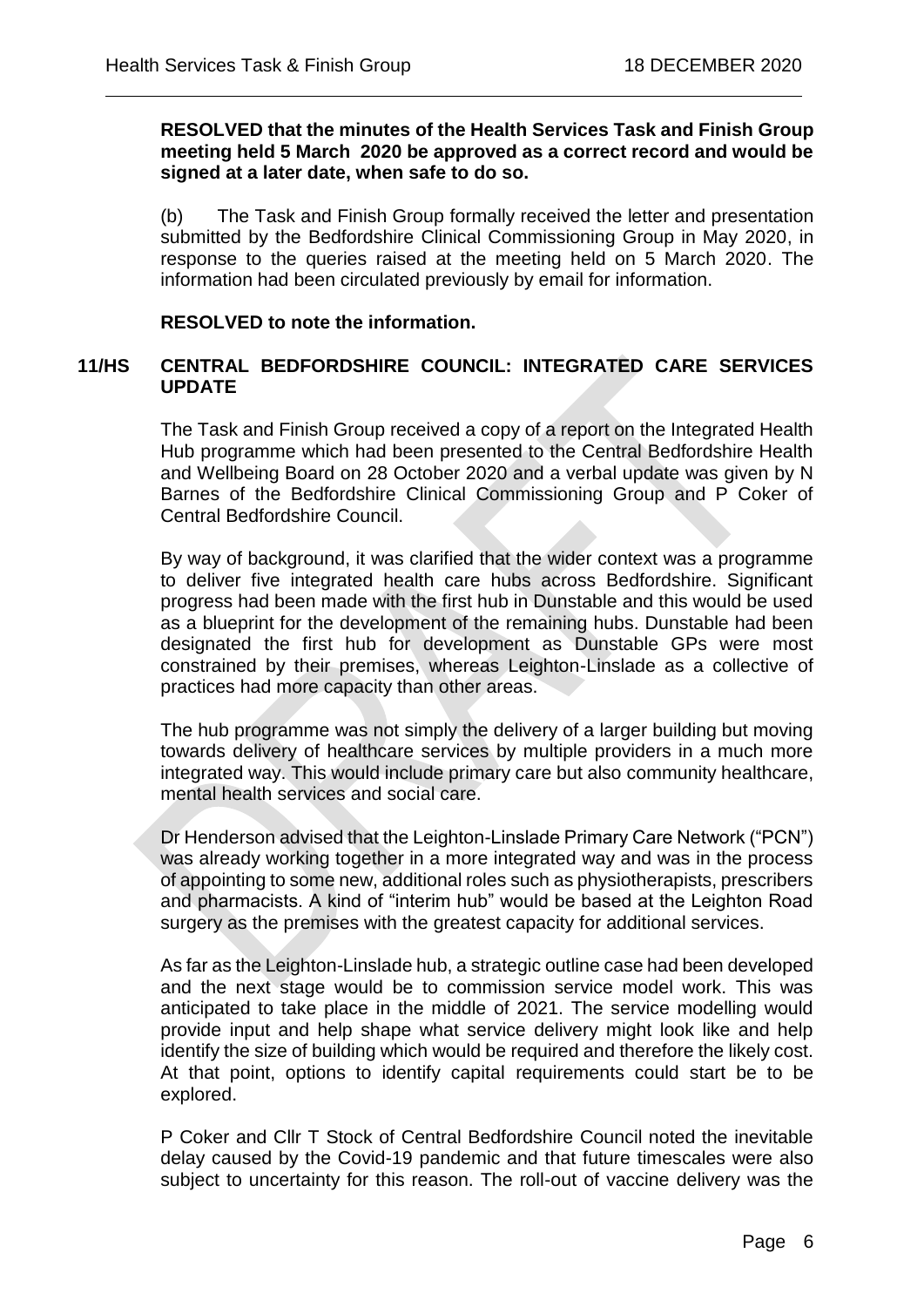overriding focus for the NHS at this time. Any updates to timescales would be reported to the Health and Wellbeing Board.

 $\overline{a}$ 

A number of Town Councillors spoke to comment and ask questions. The geographical location of a Leighton-Linslade hub was felt to be crucial and it was questioned whether one location would be easily accessible to all, given the existing traffic and transport issues in the town. It was noted that the population of the town was ageing and that provision of minor injury care was important to reduce the number of people going to hospital accident and emergency departments.

Questions were raised regarding how the prioritisation of the five hubs had been undertaken, why the strategic outline case was not available to town councillors and residents, how the hub would be funded, what the proposed timescales were and whether local councillors would have the opportunity to input into the service model work to be commissioned.

P Coker advised that the strategic case document contained no detail but simply demonstrated the need for an integrated hub in the town. The town council would have the opportunity to input into the service modelling work at the right time and stage in the process.

It was clarified that funding for the first two hubs had been included in Central Bedfordshire Council's four year financial plan. This equated to £15million for each hub (Dunstable and Biggleswade). Central Bedfordshire Council could, as one option, fund the building of the hub and then charge rent to the Clinical Commissioning Group to recoup the investment over time. No funding stream had been identified for the next three hubs as there was no detail available as yet, but the Leighton-Linslade hub was identified as a "pending" project in Central Bedfordshire Council's reserve capital programme. Once the service model work had been completed, an outline business case would be the next stage.

It was clarified that although land had been identified in the East of Leighton-Linslade Framework Plan for a medical centre, this was only an allocation of land, not associated funding. Since development of the Plan, there had been a national change in direction to the provision of integrated health and care hubs rather than small, individual GP practices.

Existing assets in the town were discussed but it was felt that none of the existing facilities were deemed large enough to meet requirements. The CCG would need to look carefully at which services could or should be co-located into one hub. The service model work would include detailed conversations with the GP practices and these would be professionally facilitated.